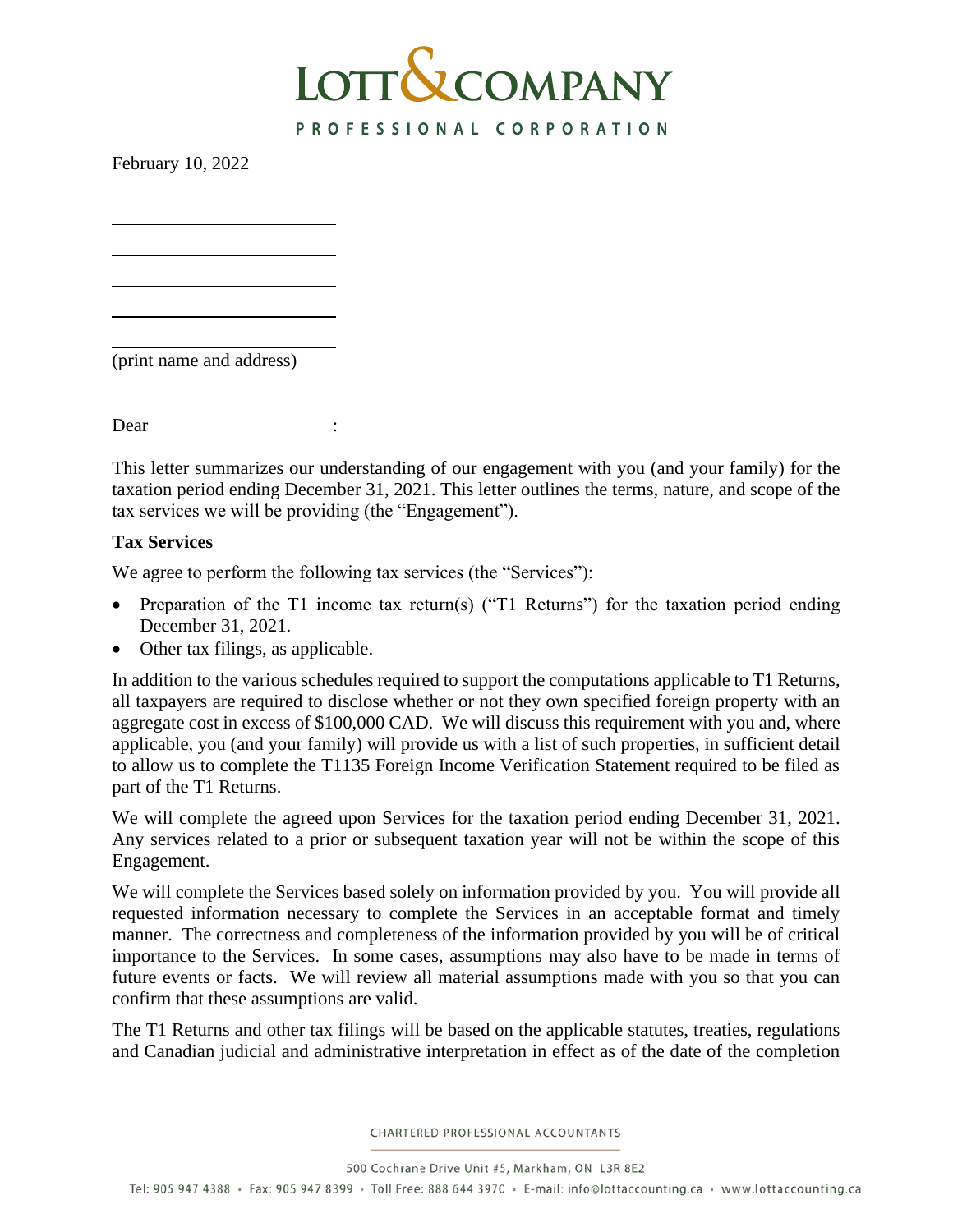and approval of the T1 Returns and other tax filings and will take into account any proposal to amend applicable statutes, treaties or regulations prior to such date (the "Tax Rules"). Subsequent changes in the Tax Rules may render our advice invalid. We have no obligation to advise you of any such change in the Tax Rules or the impact on the T1 Returns and other tax filings. Any advice contained in the T1 Returns and other tax filings will reflect our professional judgment. Our judgment, however, is not binding on any taxation authority or court. Consequently, we cannot guarantee that our advice will not be successfully challenged by taxation authorities.

We will not audit, review, or otherwise attempt to verify the accuracy or completeness of any information provided. It is your responsibility to provide us with accurate and complete information necessary to prepare such T1 Returns. Our Services do not include any procedures designed or intended to discover misrepresentations or illegal acts and we have no responsibility to do so. We will not be responsible for (i) any penalties, additional taxes or interest that could arise from inaccurate, late or underpaid tax returns or (ii) the disallowance of any deductions, exemptions or exclusions or the taxation of any unreported income, or any resulting taxes, interest or penalties on your tax return.

## **Privacy of Information**

We confirm our duty of confidentiality and professional secrecy with respect to all client affairs. Accordingly, except for information that is in the public domain, we will not provide any third party with confidential information concerning your (and your family) affairs without your prior consent, unless required or expressly authorized to do so by law, court order, professional or regulatory authority or by the CPA Code of Conduct. Further, in order to complete our Engagement, we will require access to certain information about you (and your family) and, as may be required to perform the Services, other identified individuals ("personal information"). By engaging our firm, you agree to provide the personal information required for us to complete this Engagement. You hereby represent to us that you have obtained all consents that are required for our collection, use, disclosure, storage, transfer and process of personal information of such other identified individuals under applicable privacy legislation and professional regulation. We will manage all personal information in compliance with our firm's Privacy Statement.

#### **Electronic Communications**

In performing the Services, we will send messages and documents electronically. As such communications can be intercepted, misdirected, infected by a virus, or otherwise used or communicated by an unintended third party, we cannot guarantee or warrant that communications from us will be properly delivered only to the addressee. Therefore, we specifically disclaim, and you release us from, any liability or responsibility whatsoever for interception or unintentional disclosure of communications transmitted by us in connection with the performance of this Engagement. In that regard, you agree that we shall have no liability for any loss or damage to any person or entity resulting from such communications, including any that are consequential, incidental, direct, indirect, punitive, exemplary or special damages (such as loss of data, revenues or anticipated profits).

If you do not consent to our use of electronic communications, please notify us in writing.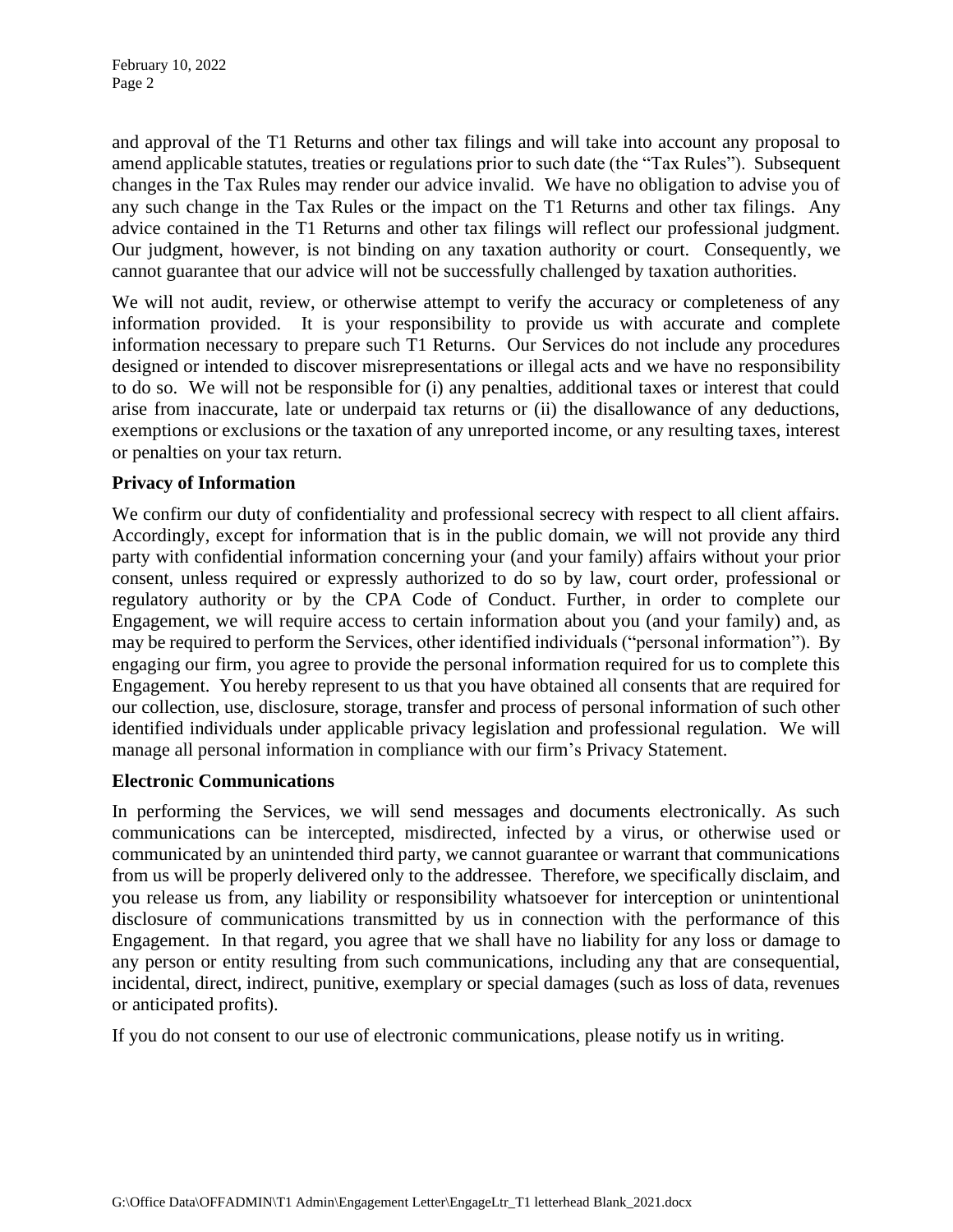# **Ownership**

The working papers, files, other materials, reports and work created, developed or performed by us during the course of the Engagement are the property of our firm, constitute our confidential information and will be retained by us in accordance with our firm's policies and procedures. Notwithstanding the foregoing, you may examine any document relating to you in our file upon reasonable notice and obtain a copy of such document, unless we are authorized by law to refuse access to the information contained therein.

During the course of our work, we may provide, for your own use, certain software, spreadsheets and other intellectual property to assist with the provision of our Services. Such software, spreadsheets and other intellectual property must not be copied, distributed or used for any other purpose. We also do not provide any warranties in relation to these items and will not be liable for any lost or corrupted data or other damage or loss suffered or incurred by you in connection with your use of them.

We retain the copyright and all intellectual property rights in any original materials provided to you.

## **Third-Party Service Providers**

We may from time to time, and depending on circumstances, use third-party service providers to assist in completing the agreed upon Services. In that regard, we may share confidential information with the service providers. You hereby authorize us to disclose your confidential information to such service providers retained by us.

#### **Indemnity**

To the fullest extent permitted by applicable law and professional regulations, you hereby agree to indemnify, defend (by counsel retained and instructed by us) and hold harmless Lott & Company Professional Corporation and its partners, agents or employees, from and against any and all losses, costs (including solicitors' fees on a full indemnity basis), damages, expenses, claims, demands and liabilities ("Losses") arising out of or in consequence of a third-party due to (a) a misrepresentation by you, or (b) the Services, unless and to the extent that such Losses are found by a court of competent jurisdiction to have been due to our gross negligence or intentional misconduct.

#### **Limitation of Liability**

In any action, claim, loss or damage arising out of the Engagement, you agree that Lott & Company's liability will be several, and not joint and several and you may only claim payment from Lott & Company of Lott & Company's proportionate share of the total liability based on the degree of fault as finally determined. Any action against us must be commenced on or before the date which is the earlier of (i) eighteen months from the completion of our Services; and (ii) the date by which an action must be commenced under any applicable legislation other than limitation legislation. The total liability assumed by Lott & Company for any claim, loss or damage arising out of or in connection with this Engagement, regardless of the form of action, claim, loss or damage, be it tort, contract or otherwise, shall in no event exceed the aggregate of the professional fees paid to Lott & Company for that portion of the Services with this Engagement, that has given rise to the claim. In addition, Lott & Company shall not under any circumstances be liable for any special, indirect or consequential damages including without limitation, lost profit or revenue.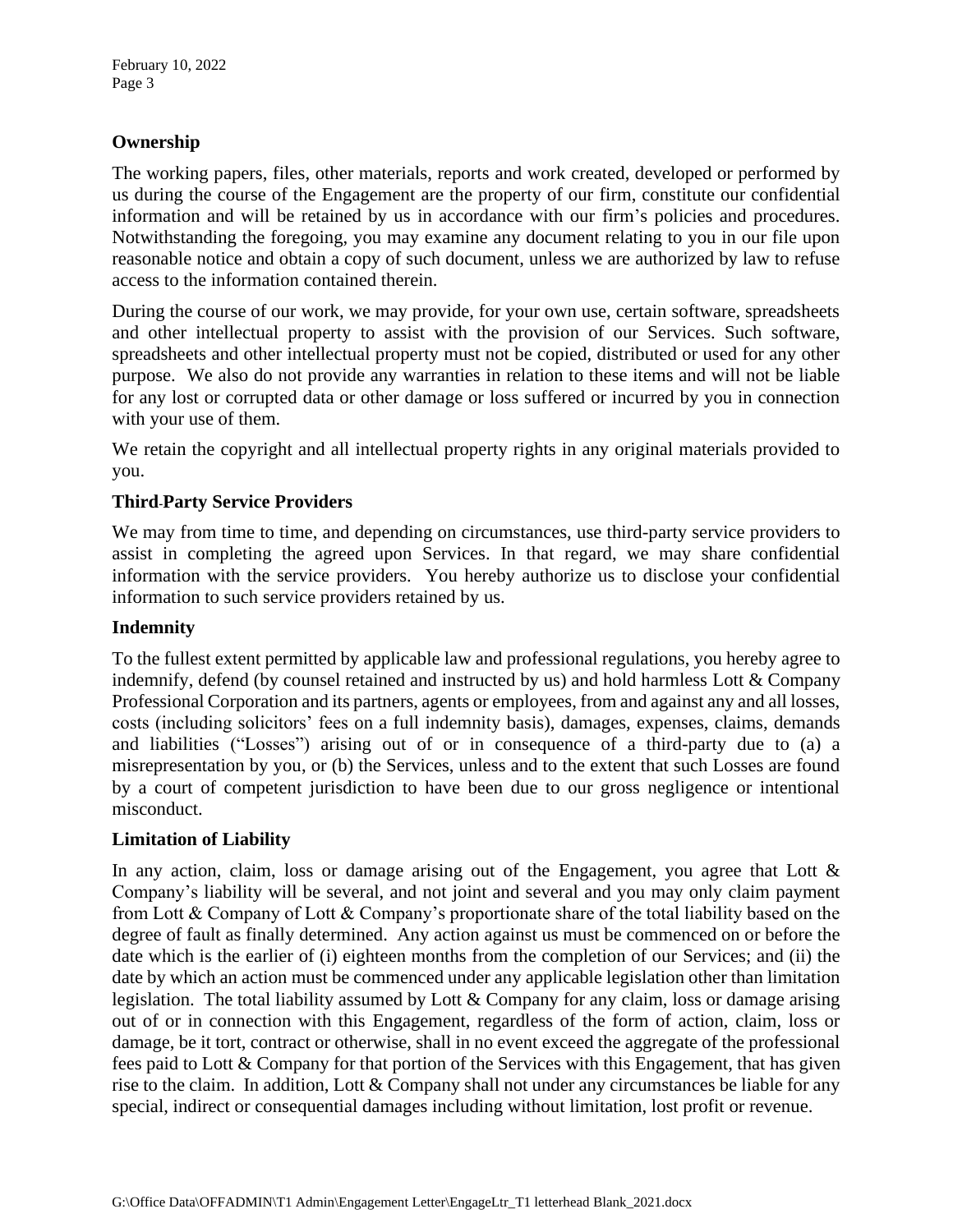## **Scheduling of the Work**

If we have been provided with the information to prepare your T1 Returns after the filing deadline, or without adequate time to perform our work before the filing deadline, we will make every effort to fit this work into our schedule to minimize late filing penalties and interest charges. However, please be advised that we must give priority to our clients with current filing deadlines if any scheduling conflicts arise.

We shall not be liable for failures or delays in performance that arise from causes beyond our reasonable control, including any delays in the performance by you of your obligations.

## **Fees and Billing**

Our professional fees for preparing your T1 Returns will generally be billed upon completion of the returns at our standard billing rates plus any direct out of pocket expenses and applicable GST/HST and provincial sales tax. If there is undue delay in receiving information or complications experienced, a retainer may be requested at our discretion. If there have been previous collection issues or we are preparing returns that are in arrears, a retainer will be requested prior to commencement of our work. Our fees for preparation of the returns, including any accounting work required, is based on the complexity of the work involved and the time incurred to complete. Accounting, tax, will and estate planning assistance, advice and consultations will be billed separately at our standard billing rates.

It is agreed our invoices will be paid upon receipt. Interest will be charged at 1% per month on any unpaid amounts. In the event that any collection action is required to collect unpaid balances due to us, you agree to reimburse us for our costs of collection, including lawyer's fees.

If you would like to pay by VISA or MasterCard, please complete the credit card information below.

#### **Canada Revenue Agency Inquiries, Audits and Assessments**

Our time to review Notices of Assessment, Notices of Reassessment and Statements of Account issued by the taxing authorities is not included in our preparation fee. In addition, CRA often performs audit and inquiry procedures regarding tax information that has been filed as part of their normal verification procedures. Similarly, our time for reviewing and responding to these requests is not included in our preparation fee. We will bill our time incurred, at our standard hourly rates, for the review and response to CRA when such services are provided.

We recommend that you review all correspondence received from CRA carefully. If there are any differences between assessments issued and returns filed, you should forward the correspondence to us immediately as there are time limits for objecting to assessments and reassessments issued. We strongly recommend that any CRA inquiries be referred to us, so that your tax filing position can be properly represented to CRA.

In the event we are required by government regulation, subpoena or other legal process to produce our documents or personnel as witnesses with respect to our Engagement for you, you will, so long as we are not a subject of the investigation or proceeding in which information is sought, reimburse us at our standard billing rates for our professional time and expenses, as well as the fees and expenses of our counsel, incurred in responding to such requests.